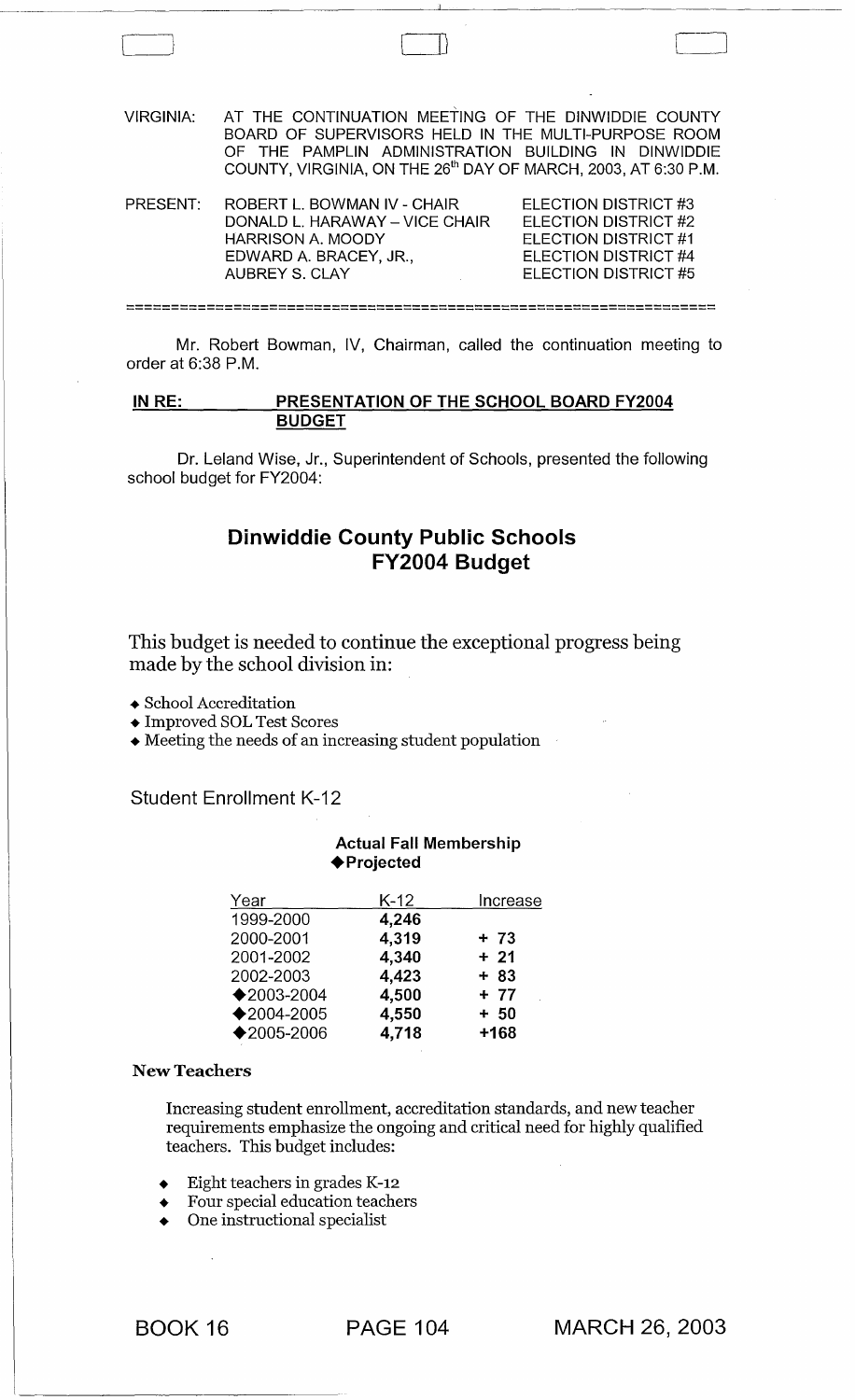## **Support** Staff Personnel-Additional **Staff**

- One Occupational Therapist Assistant
- One Special Education Aide
- One High School Guidance Secretary
- One Middle School Library Aide
- One Finance Secretary

## **Other Personnel**

This budget provides for improving all classified salary schedules.

Key personnel have left Dinwiddie for more competitive salaries and benefits.

These increases are necessary to retain quality personnel and to be able to recruit in these areas.

### FY 2004 Revenue Budget

The FY2003 - 2004 local composite index for Dinwiddie County is .2877 .

The FY2004 budget is based on an average daily membership of 4360.

This is an increase of 70 students from FY2003.

## **State Revenue**

State funding has increased by less than:

 $4%$ 

This can basically be attributed to the increased student count.

## **Local Revenue**

Local money needed to fund proposed operations budget would increase from:

\$10,196,946 to \$12,494,140

## **Expenditure Budget**

Teacher salary scale has been modified to reflect a starting salary of:

\$32,500 with 24 steps

This will cost approximately:

\$530,000

## **Other Items**

- Capital Improvements =  $$2,037,850$
- **Technology**
- Library books & software
- $\begin{array}{cc}\n\blacklozenge & \text{Maintenance} \\
\blacklozenge & \text{Utilities} \text{Ele}\n\end{array}$
- Utilities Electricity
- Personnel advertisements & recruitment costs
- Employee Health Insurance Costs  $= 15\%$
- Transportation Fuel

BOOK 16 **PAGE 105 MARCH** 26, **2003**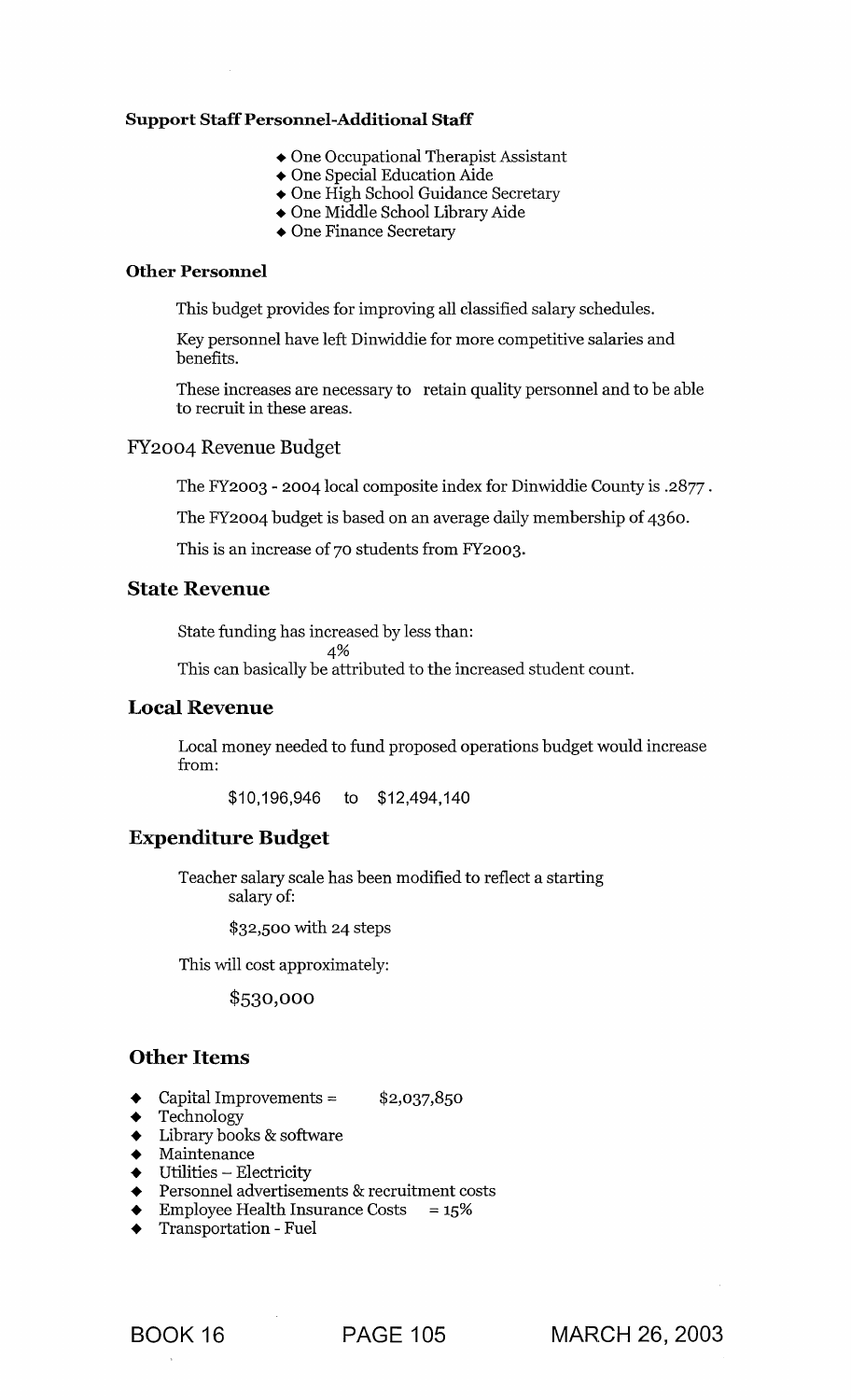## Other Funds

 $\triangleleft$ Cafeteria Fund = \$1,314,374

 $\triangleleft$  Head Start = \$300,000 (July-Nov.)

II )

 $\triangleleft$ Textbook Fund = \$500,000

The presentation was followed by a lengthy discussion between the Board of Supervisors, School Board, County Staff and School Staff regarding the increases in health insurance, salaries, travel expenses, FICA, transportation costs, special education needs, and utilities. The Board of Supervisors also requested additional information on the proposed field house. The two Boards agreed to hold another workshop when dates could be worked out.

### IN RE: RECESS

The Board Chairman called a recess at 8:45 P.M. The meeting reconvened at 8:50 P.M.

### IN RE: ADOPTION OF EMERGENCY ORDINANCE AMENDING CHAPTER 22 OF THE CODE OF DINWIDDIE COUNTY TO ESTABLISH FEES TO COVER THE COSTS OF TECHNICAL REVIEWS OF LAND USE APPLICATIONS

The County Administrator explained that an emergency ordinance is effective for only 60 days while the County goes through the process with the Planning Commission and Board of Supervisors to have the public hearings for its adoption.

Upon Motion of Mr. Bracey, Seconded by Mr. Haraway, Mr. Bracey, Mr. Moody, Mr. Clay, Mr. Haraway, Mr. Bowman voting "Aye", the following ordinance was adopted.

AN EMERGENCY ORDINANCE AMENDING CHAPTER 22 OF THE CODE OF DINWIDDIE COUNTY TO ESTABLISH FEES TO COVER THE COSTS OF TECHNICAL REVIEWS OF LAND USE APPLICATIONS

WHEREAS, certain applications for amendments to Chapter 22 (zoning) may involve significant land disturbing, environmental, or engineering issues that in order to be properly considered require technical analysis that is not presently within the expertise of the staff of the Planning Department; and

WHEREAS, approval of such application will require retaining the services of outside experts to conduct technical reviews on the impact of the proposed land use change; and

WHEREAS, these technical reviews will provide the Dinwiddie Planning Commission and Board of Supervisors with professional expertise necessary to analyze these issues and to determine whether the application is consistent with good zoning practice; and

WHEREAS, an emergency exists because it is anticipated that applications for land use amendments will be submitted that will require such technical reviews.

THEREFORE, BE IT ORDAINED, by the Board of Supervisors of Dinwiddie County, Virginia under the authority granted to it under §15.2-2286 of the Code of Virginia and in order to promote the public health, safety and public welfare, and to promote good zoning practice, the following amendment to Chapter 22 of the Code of Dinwiddie County.

§ 22-25 Technical Reviews and Studies

BOOK 16 PAGE 105 MARCH 26, 2003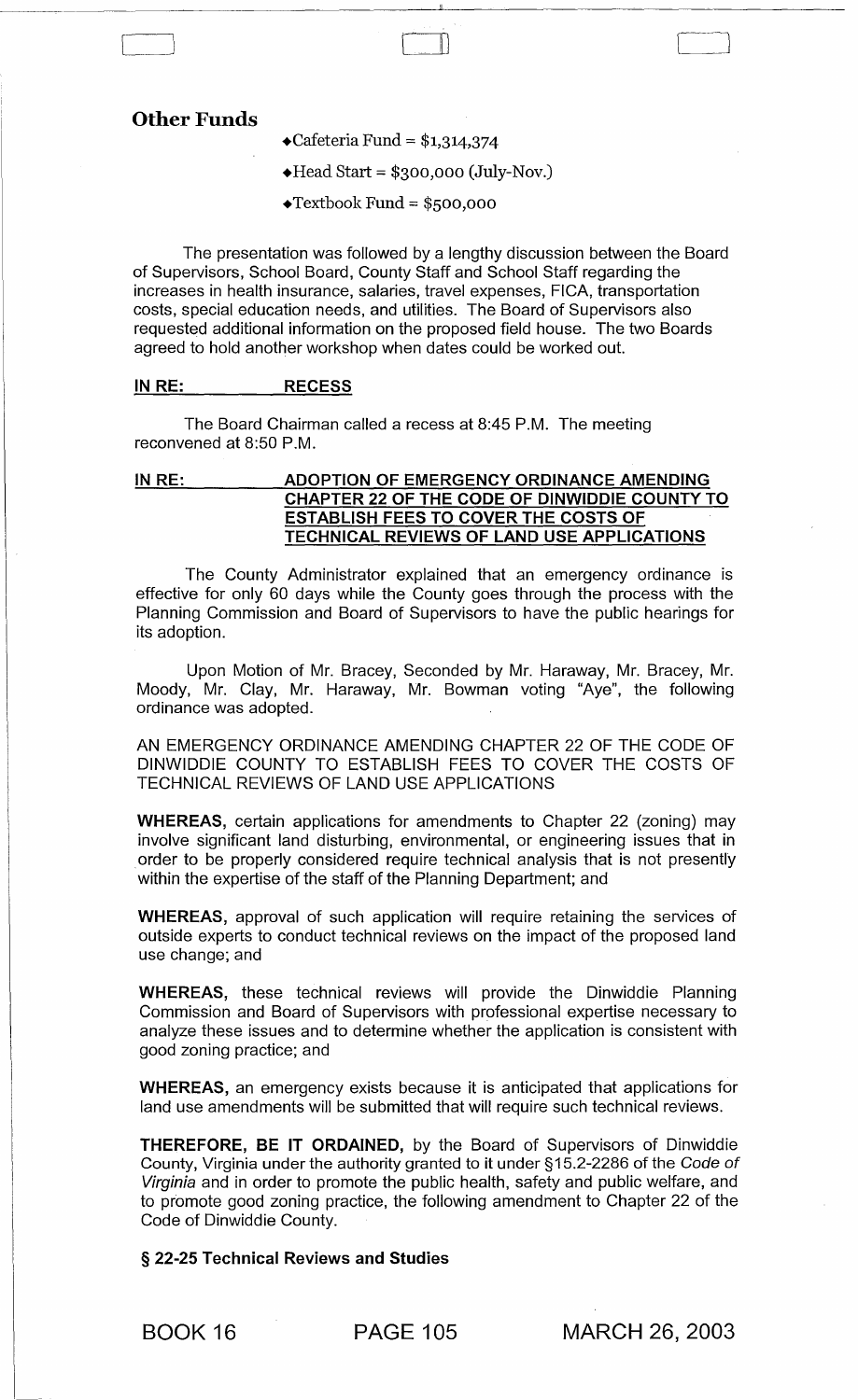- A. Prior to accepting an application for a rezoning or a conditional use permit, the Zoning Administrator may require the applicant to pay for the cost of technical reviews that may be necessary to properly evaluate the impact of the proposed change in land use. Such technical reviews may be required when
	- 1. The application involves, but is not limited to, the following conditional uses and the Zoning Administrator determines that the technical reviews are required for the proper consideration of the application: Veterinary hospital; Communication Tower; County owned solid waste disposal facility; Motels; Airports; Manufactured home park; Sand, gravel and crushed stone operations; Asphalt mixing plant, when' located at a stone quarry site; Concrete/cement mixing plant, when located at a stone quarry site; Motor Sports Complex; Agriculturally oriented ethanol plant; Open pit mining; Storage of explosives; Propane bulk storage facility; General Hospitals; Wholesale business and storage warehouse; Tractor trailer service station; Melting, reprocessing, rolling, drawing, extruding, casting, and forging of ferrous and nonferrous metals; Commercial and service facilities whose function(s) are solely oriented to the needs of the industries located in the industrial district; Underground facilities for pipelines, electrical power and energy, distribution lines, telephone and telegraph.
	- 2. The application (1) involves a use with significant land disturbing, environmental, or engineering issues, (2) requests a change in zoning classification from agricultural or residential to business or industrial, (3) increases the intensity of uses on the property significantly, including an increase in the density of housing units, (4) increases the traffic flow in the immediate area by 20% or more, (5) is likely to have a particular adverse impact on the surrounding land uses; or (6) involves a use that may create a disturbance to the peace and tranquility of land uses in the immediate vicinity. Such disturbances may be, but are not limited to, excessive noise, dust, light, environmental pollution.
- B. The technical review(s) that may be required will be performed by engineering, environmental, transportation, architectural, landscape architecture, land surveying, archeologists, or other professionals approved by the county. . At the time that the application is submitted It will be the responsibility of the applicant to pay the fee for each review prior to it being accepted as complete by the Zoning Administrator.
- C. If the Zoning Administrator requires that a technical review(s) be conducted and the applicant does not agree to pay for such review(s), the application will be deemed to be incomplete and no further action will be taken on it.
- D. An applicant who disagrees with the need for a technical review(s), may request the Planning Commission to deem the application complete without the requested technical review(s). A request to have the Planning Commission deem the application complete without the technical review(s) must be received by the Zoning Administrator fourteen (14) work days prior to the next regularly scheduled meeting of the Planning Commission. The Planning Commission without a public hearing will hear the request.
- E. The Planning Commission and/or the Board of Supervisors may require additional technical reviews as it may determine necessary to consider the application.
- F. If a technical review(s) is required, the applicant shall pay, in addition to any filing fee for such application, the fee necessary to cover the costs for the technical review(s).

This Ordinance becomes effective upon adoption thereof.

BOOK 16 PAGE 106 MARCH 26,2003